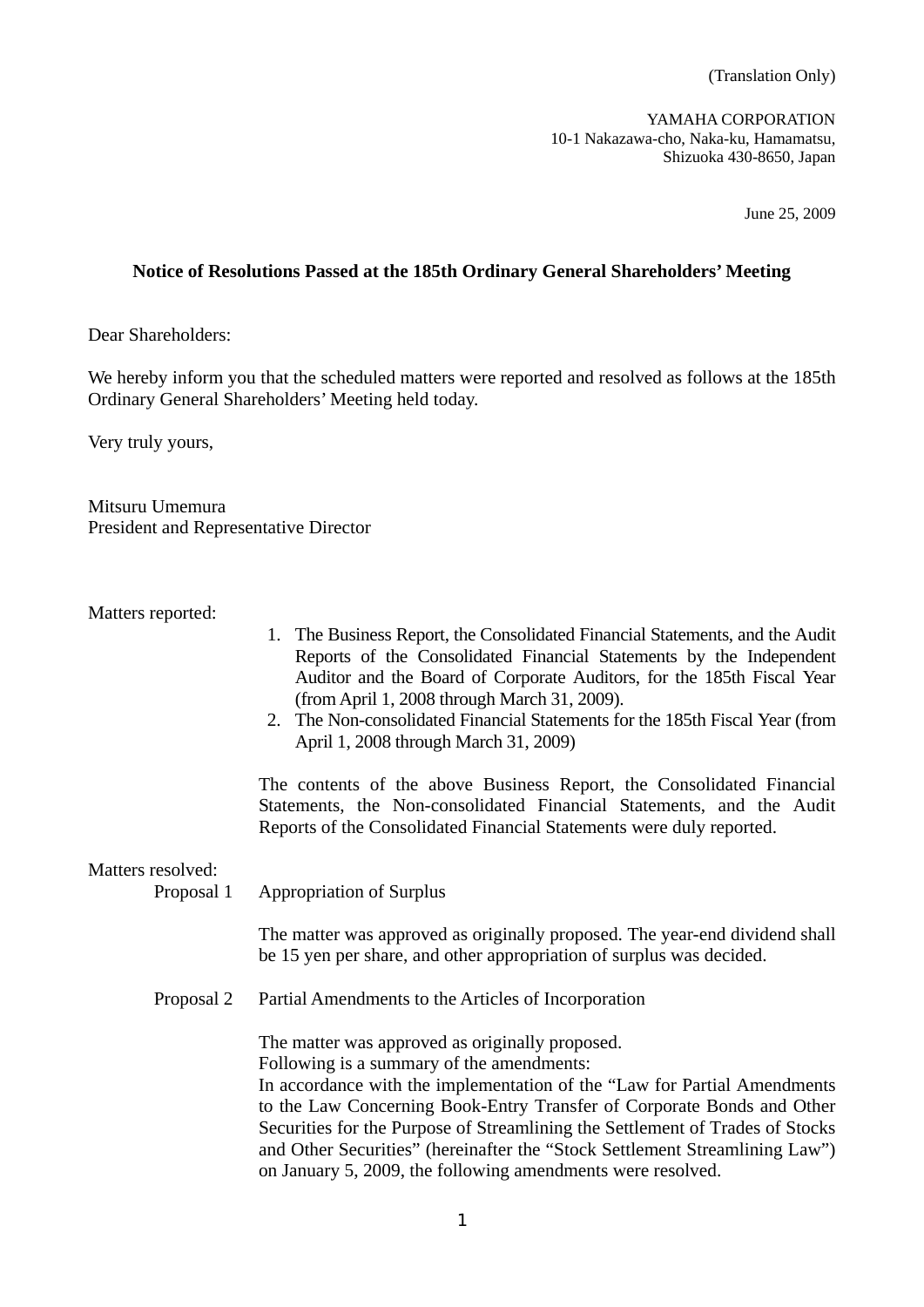- (1) Pursuant to the provision of Article 6, Paragraph 1 of the Supplementary Regulations to the Stock Settlement Streamlining Law, the provision stipulating the Issuance of Share Certificates is deemed to have been abolished as of the implementation date of the said Law. Accordingly, this provision was deleted. Moreover, the provision concerning the Non Issuance of Share Certificates of Less than One Unit (tangen) and the provision concerning the register of lost share certificates were also deleted, as these provisions were provided based on the assumption that the Company issues its share certificates.
- (2) The "Law Concerning Central Depository and Book-entry Delivery for Share Certificates and Other Securities" was abolished pursuant to the provision of Article 2 of the Supplementary Regulations to the Stock Settlement Streamlining Law. Accordingly, the provisions concerning the beneficial shareholders and register of beneficial shareholders were deleted.
- (3) Because the Company has made the handling charges pertaining to shares of the Company free, the provision concerning the Share Handling Regulations was amended.
- (4) Because the administrator of register of shareholders shall continue to prepare and retain the register of lost share certificates for one year from the date following the date of implementation of the Stock Settlement Streamlining Law, applicable provisions were established in the SUPPLEMENTARY PROVISIONS.
- (5) In addition to the above, the numbering of the current Articles of Incorporation was changed to adjust for the deletion of articles.
- Proposal 3 Election of Nine Directors

The matter was approved as originally proposed.

 As Directors, six nominees –– Mitsuru Umemura, Hiroo Okabe, Takashi Kajikawa, Yasushi Yahata, Motoki Takahashi and Tsutomu Sasaki were reappointed, and three other nominees –– Masao Kondo, Yoshihiro Doi and Takuya Nakata were newly appointed. These nine nominees accepted the appointment.

Proposal 4 Election of One Corporate Auditor

 The matter was approved as originally proposed. Haruo Kitamura was newly appointed. This nominee accepted the appointment.

\*\*\*\*\*\*\*\*\*\*\*\*\*\*\*\*\*\*\*\*\*\*\*\*\*\*\*\*\*\*\*\*\*\*\*\*\*\*\*\*\*\*\*\*\*\*\*\*\*\*\*\*\*\*\*\*\*\*\*\*\*\*\*\*\*\*\*\*\*\*\*\*\*\*\*\*\*\*\*\*

At a Board of Directors meeting held immediately after the conclusion of the shareholders' meeting, the president and representative director was elected and duly appointed. In addition, standing auditors were elected and duly appointed at a Board of Corporate Auditors meeting. The directors and corporate auditors of the Company are as follows.

President and Representative Director: Mitsuru Umemura